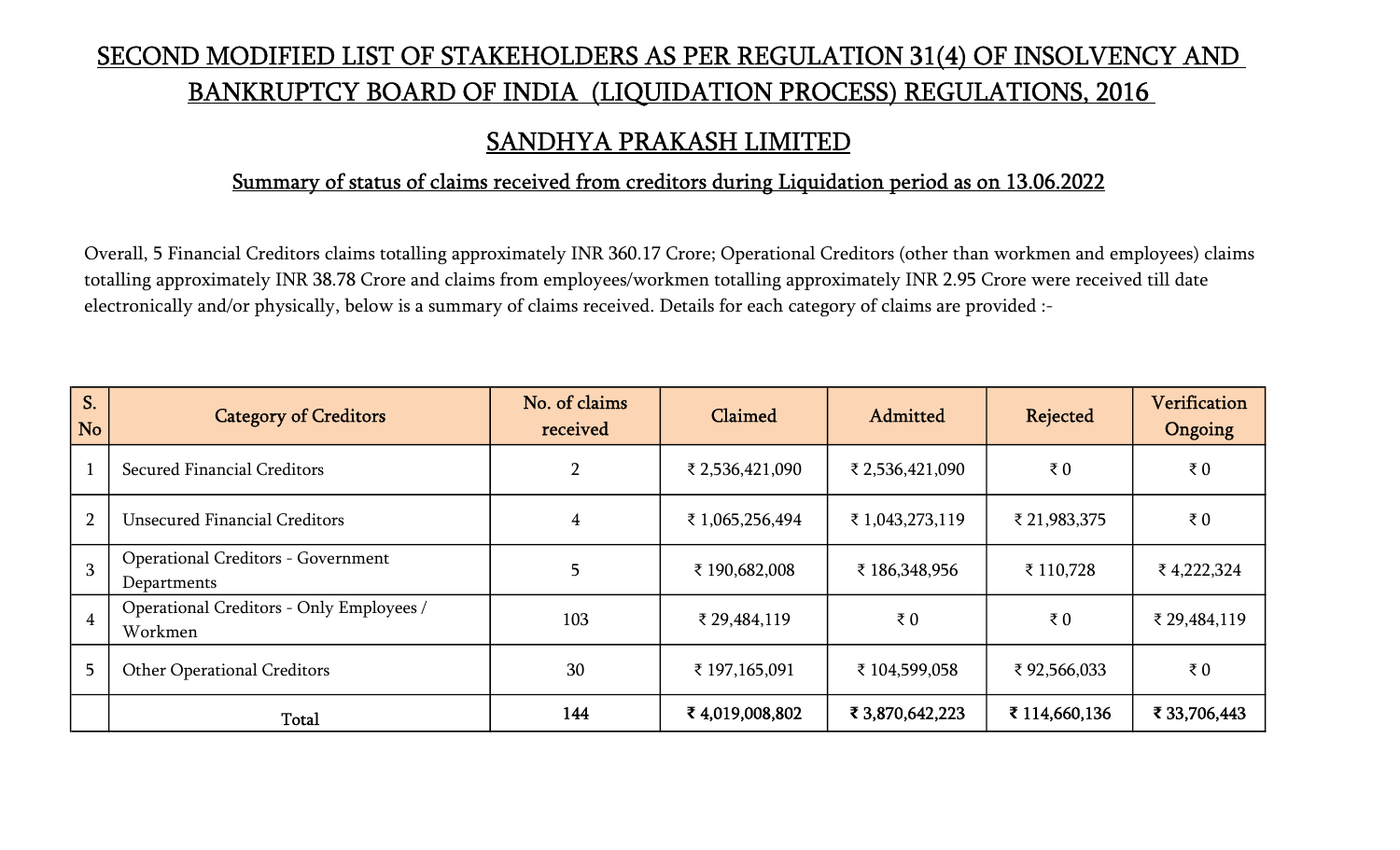| <b>S.</b><br><b>No</b> | Name of Financial Creditors                           | Claimed         | Admitted        | Rejected       | <b>Verification Ongoing</b> |
|------------------------|-------------------------------------------------------|-----------------|-----------------|----------------|-----------------------------|
|                        | J M Financial Asset Reconstruction Company<br>Limited | ₹ 2,392,901,444 | ₹ 2,392,901,444 | ₹ $0$          | ₹ $0$                       |
| $\overline{2}$         | Punjab National Bank                                  | ₹ 143,519,646   | ₹ 143,519,646   | $\bar{\tau}$ 0 | ₹ $0$                       |
|                        | Total                                                 | ₹ 2,536,421,090 | ₹ 2,536,421,090 | $\bar{x}$ 0    | ₹0                          |

### Category - Unsecured Financial Creditors

| S <sub>1</sub><br><b>No</b> | Name of Financial Creditors            | Claimed         | Admitted        | Rejected       | <b>Verification Ongoing</b> |
|-----------------------------|----------------------------------------|-----------------|-----------------|----------------|-----------------------------|
|                             | <b>UAC Commodities Private Limited</b> | ₹896,920,108    | ₹896,920,108    | ₹ $0$          | $\bar{\tau}$ 0              |
| $\overline{2}$              | <b>IDBI</b> Bank Limited               | ₹ 107,514,435   | ₹ 85,531,060    | ₹ 21,983,375   | ₹ $0$                       |
| 3                           | <b>PVR</b> Limited                     | ₹5,449,688      | ₹ 5,449,688     | $\bar{\tau}$ 0 | $\bar{\tau}$ 0              |
| 4                           | Anil Kumar Tandon*                     | ₹ 55,372,263    | ₹ 55,372,263    | ₹ $0$          | $\bar{\tau}$ 0              |
|                             | Total                                  | ₹ 1,065,256,494 | ₹ 1,043,273,119 | ₹ 21,983,375   | ₹ $0$                       |

\* Claim has been admitted as per the direction given by Hon'ble NCLAT in Company Appeal No. 1327 of 2019 vide order dated 23rd July 2021 and in pursuance to said order further mail communications with creditor.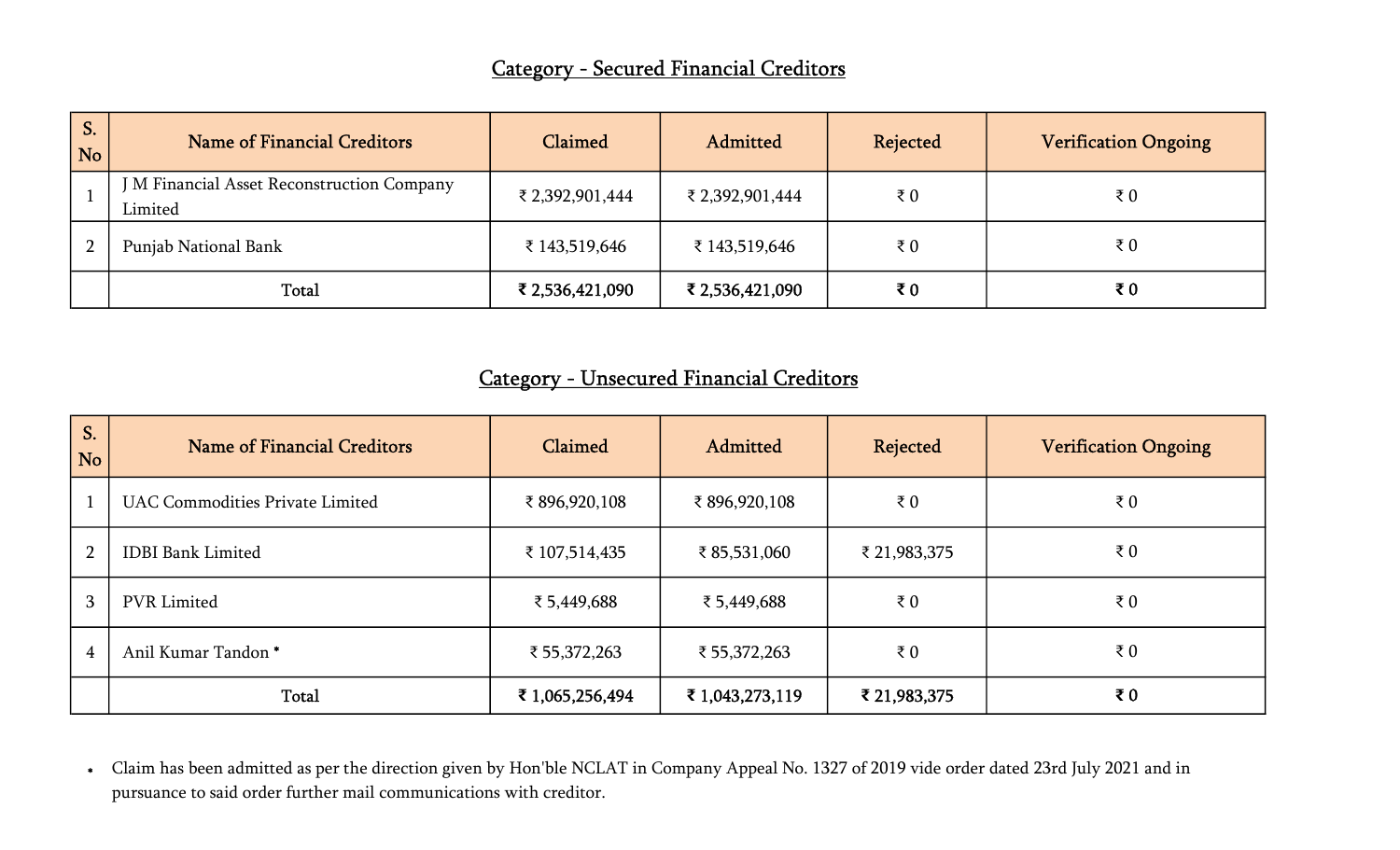# Category - Operational Creditors Government Department

| S.<br><b>No</b> | <b>Name of Operational Creditors</b>                                                                   | Claimed       | Admitted      | Rejected    | <b>Verification Ongoing</b> |
|-----------------|--------------------------------------------------------------------------------------------------------|---------------|---------------|-------------|-----------------------------|
|                 | <b>Bhopal Municipal Corporation (Aura Mall)</b>                                                        | ₹7,820,155    | ₹7,820,155    | ₹ $0$       | ₹ $0$                       |
| $\overline{2}$  | Bhopal Municipal Corporation (Malviya Nagar)                                                           | ₹ 1,789,062   | ₹ 1,789,062   | $\bar{z}$ 0 | ₹ $0$                       |
| 3               | Regional Provident Fund Commissioner - II                                                              | ₹4,222,324    | ₹ $0$         | $\bar{z}$ 0 | ₹4,222,324                  |
| $\overline{4}$  | The Deputy Commissioner of Income Tax $-5(1)$ ,<br>Bhopal                                              | ₹ 168,377,923 | ₹ 168,377,923 | ₹ $0$       | ₹ $0$                       |
| 5 <sup>5</sup>  | Commercial Tax Officer & Additional Tehsildar,<br>Commercial Tax Department Circle - 6, Bhopal<br>(MP) | ₹8,472,544    | ₹ $8,361,816$ | ₹ 110,728   | ₹ $0$                       |
|                 | Total                                                                                                  | ₹ 190,682,008 | ₹ 186,348,956 | ₹ 110,728   | ₹4,222,324                  |

# Category - Operational Creditors -Workmen / Employees

| S.<br>No     | <b>Name of Operational Creditors</b> | Claimed     | Admitted | <b>Rejected</b>          | <b>Verification Ongoing</b> |
|--------------|--------------------------------------|-------------|----------|--------------------------|-----------------------------|
|              | Rohin Homi Gandhi                    | ₹ 1,811,785 |          |                          | ₹ 1,811,785                 |
| <sup>n</sup> | Sudhir Kumar Mehra                   | ₹ $643,042$ |          | $\overline{\phantom{a}}$ | ₹ 643,042                   |
| 3            | Jagdish Prasad Rai                   | ₹ 629,242   |          | $\overline{\phantom{0}}$ | ₹ $629,242$                 |
|              | Sanjay H Gupta                       | ₹ 1,049,442 |          | $\overline{\phantom{0}}$ | ₹ 1,049,442                 |
|              | Sushma Gupta                         | ₹ 198,909   |          | $\overline{\phantom{a}}$ | ₹ 198,909                   |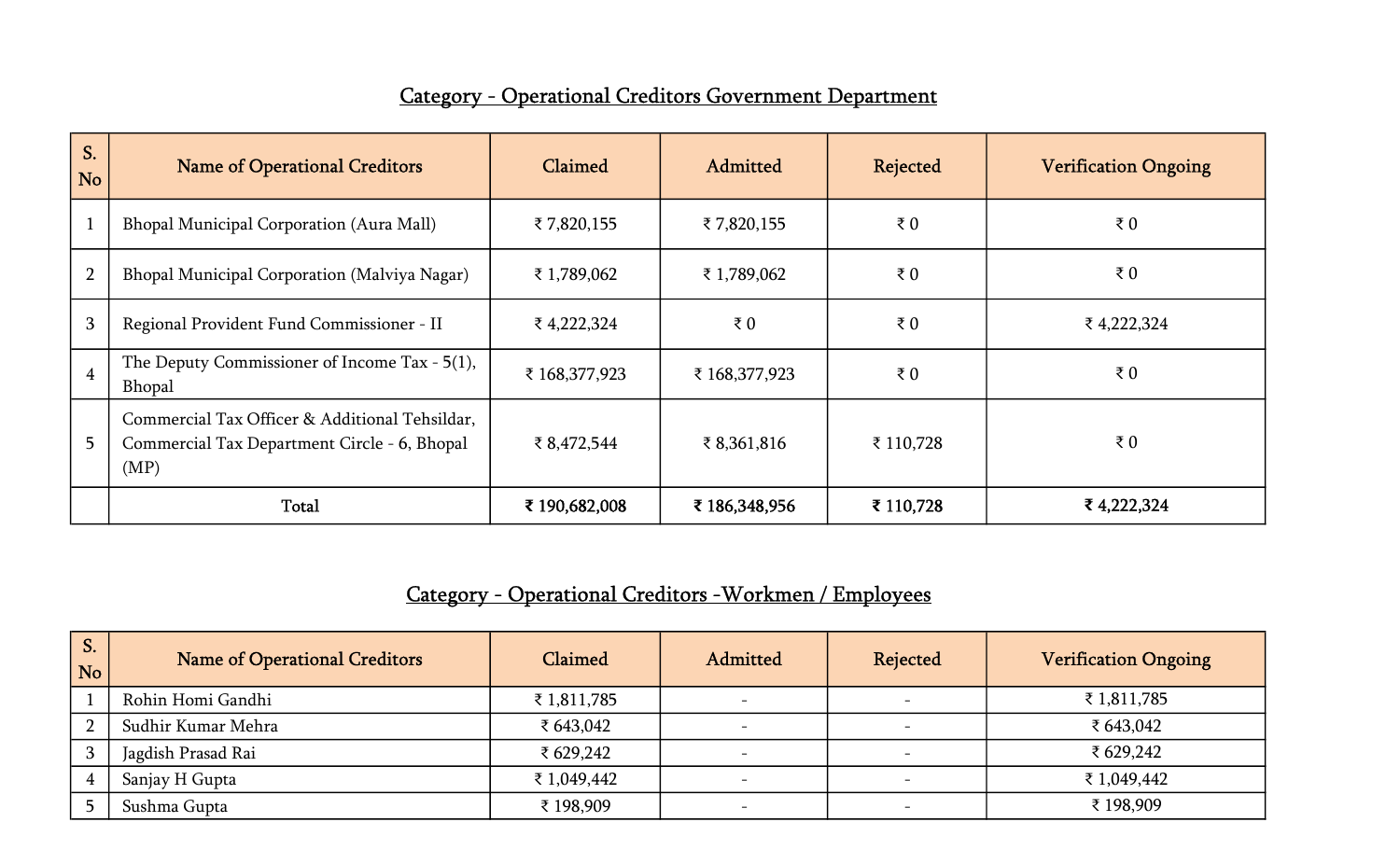| 6  | Shekhar Singh           | ₹ 378,000  | $\overline{\phantom{a}}$ | $\overline{\phantom{a}}$ | ₹ 378,000  |
|----|-------------------------|------------|--------------------------|--------------------------|------------|
| 7  | Atul Dhupar             | ₹952,213   | $\overline{\phantom{a}}$ | $\overline{\phantom{a}}$ | ₹952,213   |
| 8  | Shilpa Piprewar Thakre  | ₹ 185,617  | $\overline{\phantom{a}}$ | $\overline{\phantom{m}}$ | ₹ 185,617  |
| 9  | Shashikant Thakre       | ₹ 365,959  | $-$                      | $\overline{\phantom{a}}$ | ₹ 365,959  |
| 10 | Ranjit Singh Solanki    | ₹ 232,424  | $\overline{\phantom{a}}$ | $\overline{\phantom{a}}$ | ₹ 232,424  |
| 11 | <b>Battilal Gupta</b>   | ₹ 277,714  | $\overline{\phantom{a}}$ | $\overline{\phantom{a}}$ | ₹ 277,714  |
| 12 | Sharad Jain             | ₹ 287,023  | $\overline{\phantom{a}}$ | $\overline{\phantom{a}}$ | ₹ 287,023  |
| 13 | Vinod Kumar Verma       | ₹987,600   | $\overline{\phantom{a}}$ | $\overline{\phantom{a}}$ | ₹987,600   |
| 14 | Manohar Vishwakarma     | ₹ 245,072  | $\overline{\phantom{a}}$ | $\overline{\phantom{a}}$ | ₹ 245,072  |
| 15 | Rajendra Babu Meharotra | ₹ 218,373  | $\overline{\phantom{a}}$ | $\overline{\phantom{a}}$ | ₹ 218,373  |
| 16 | Arjun Singh Prajapati   | ₹ 374,400  | $\overline{\phantom{a}}$ | $\overline{\phantom{a}}$ | ₹ 374,400  |
| 17 | Narmada Prasad Malviya  | ₹1,867,811 | $\overline{\phantom{a}}$ | $\overline{\phantom{a}}$ | ₹1,867,811 |
| 18 | Ram Dayal Pal           | ₹ 547,041  | $\overline{\phantom{a}}$ | $\overline{\phantom{a}}$ | ₹ 547,041  |
| 19 | Ramnath Bhaisare        | ₹ 140,559  | $\overline{\phantom{m}}$ | $\overline{\phantom{a}}$ | ₹ 140,559  |
| 20 | Mishri Lal Yadav        | ₹ 632,213  | $-$                      | $\overline{\phantom{m}}$ | ₹ 632,213  |
| 21 | Dinesh Gurjar           | ₹920,857   | $\overline{\phantom{a}}$ | $\overline{\phantom{a}}$ | ₹920,857   |
| 22 | Sunita Gurjar           | ₹ 282,192  | $\overline{\phantom{a}}$ | $\overline{\phantom{a}}$ | ₹ 282,192  |
| 23 | Talat Akhtar            | ₹ 378,300  | $\overline{\phantom{a}}$ | $\overline{\phantom{a}}$ | ₹ 378,300  |
| 24 | Azaz Khan               | ₹ 186,872  | $\overline{\phantom{a}}$ | $\overline{\phantom{a}}$ | ₹ 186,872  |
| 25 | Sajjan Soni             | ₹ 21,525   | $\overline{\phantom{a}}$ | $\overline{\phantom{a}}$ | ₹ 21,525   |
| 26 | Gulab Singh Rohit       | ₹ 286,276  | $-$                      | $\overline{\phantom{a}}$ | ₹ 286,276  |
| 27 | Saad Siddiqui           | ₹ 213,621  | $\overline{\phantom{a}}$ | $\overline{\phantom{a}}$ | ₹ 213,621  |
| 28 | Sheikh Sameer           | ₹92,618    | $\overline{\phantom{a}}$ | $\overline{\phantom{a}}$ | ₹92,618    |
| 29 | Rekha Rawat             | ₹ 140,733  |                          |                          | ₹ 140,733  |
| 30 | Richa Nema              | ₹ 165,520  | $\qquad \qquad -$        |                          | ₹ 165,520  |
| 31 | Raghvedra Singh Thakur  | ₹42,030    | $\overline{\phantom{m}}$ | $\overline{\phantom{a}}$ | ₹42,030    |
| 32 | Deepak Kushwaha         | ₹93,720    | $\overline{\phantom{a}}$ | $\overline{\phantom{a}}$ | ₹93,720    |
| 33 | Kailash Singh Chouhan   | ₹78,798    | $\overline{\phantom{m}}$ | $\overline{\phantom{a}}$ | ₹78,798    |
| 34 | Pritam Singh Dhakad     | ₹98,105    | $\equiv$                 | $\overline{\phantom{a}}$ | ₹98,105    |
| 35 | Arti Sharma             | ₹ 197,600  |                          |                          | ₹ 197,600  |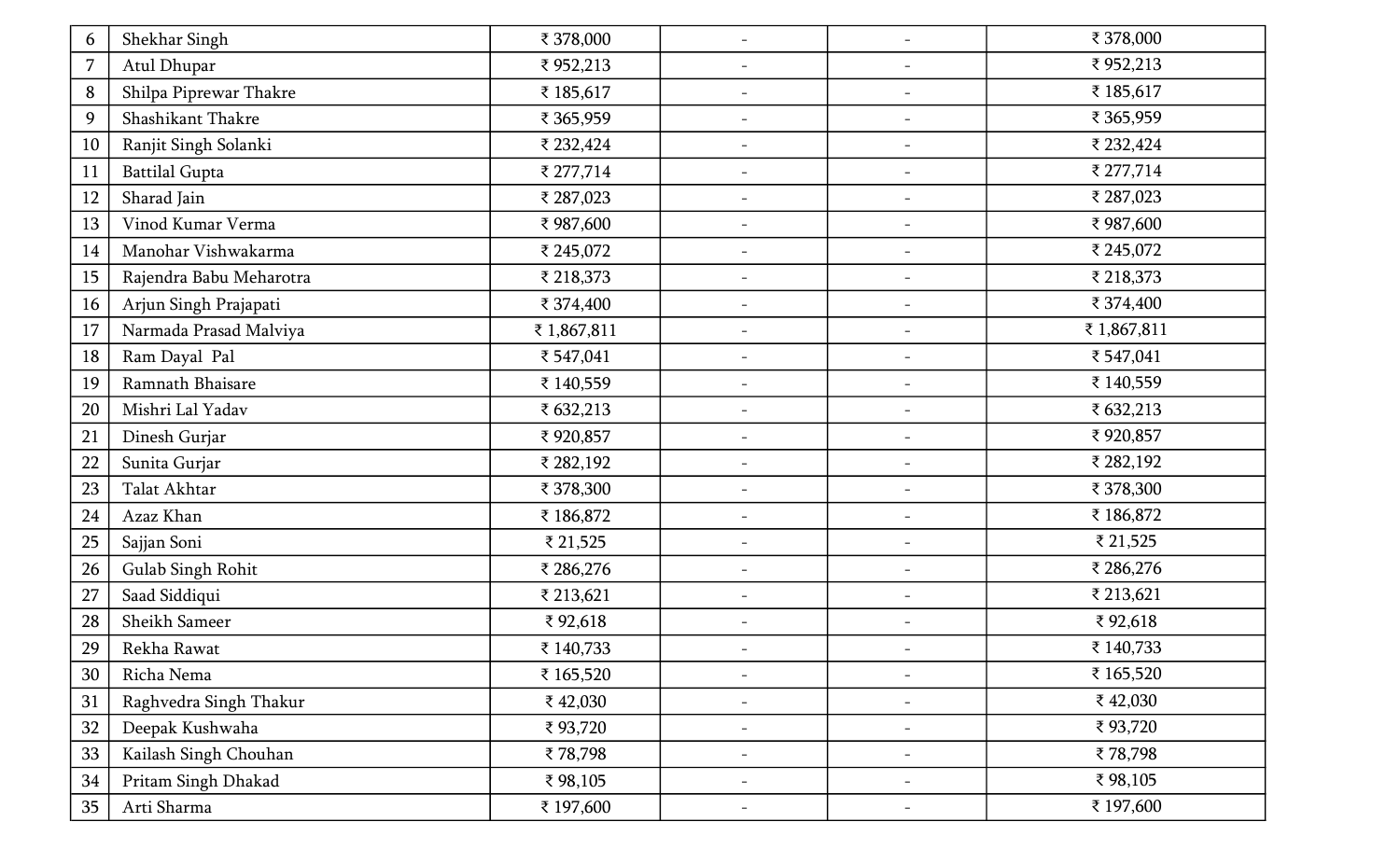| 36 | Ramesh Soni            | ₹77,499     | $\qquad \qquad -$        | $\overline{\phantom{a}}$ | ₹77,499     |
|----|------------------------|-------------|--------------------------|--------------------------|-------------|
| 37 | Ansarul Hasan Siddiqui | ₹ 210,276   | $\overline{\phantom{a}}$ | $\overline{\phantom{m}}$ | ₹ 210,276   |
| 38 | Late. Rafeeq Baig      | ₹ 184,470   | $\overline{\phantom{a}}$ |                          | ₹ 184,470   |
| 39 | Brajendra Yadav        | ₹ 114,064   | $\overline{\phantom{a}}$ | $\overline{\phantom{a}}$ | ₹ 114,064   |
| 40 | Atmaram Soni           | ₹ 292,250   | $\overline{\phantom{a}}$ | $\overline{\phantom{m}}$ | ₹ 292,250   |
| 41 | Charan Singh Chouhan   | ₹ 619,302   | $\overline{\phantom{a}}$ | $\overline{\phantom{a}}$ | ₹ 619,302   |
| 42 | Shaifalika Sharma      | ₹ 21,000    | $\overline{\phantom{a}}$ | $\overline{\phantom{m}}$ | ₹ 21,000    |
| 43 | Hasmukh Chauhan        | ₹ 1,004,434 | $\overline{\phantom{a}}$ |                          | ₹ 1,004,434 |
| 44 | Baldev Prajapati       | ₹78,500     | $\overline{\phantom{a}}$ | $\overline{\phantom{m}}$ | ₹78,500     |
| 45 | Bhupendra Nisadraj     | ₹ 171,314   | $\overline{\phantom{a}}$ | $\overline{\phantom{a}}$ | ₹ 171,314   |
| 46 | Hakim Singh            | ₹ 68,707    | $\overline{\phantom{a}}$ | $\overline{\phantom{a}}$ | ₹ 68,707    |
| 47 | Praveen Sharma         | ₹ 184,800   | $\overline{\phantom{a}}$ | $\overline{\phantom{a}}$ | ₹ 184,800   |
| 48 | Prem Prakash Khare     | ₹ 275,134   | $\overline{\phantom{a}}$ |                          | ₹ 275,134   |
| 49 | Uzma Sikandar          | ₹ 514,800   | $\overline{\phantom{a}}$ |                          | ₹ 514,800   |
| 50 | Sikandar Ahmed         | ₹862,582    | $\overline{\phantom{a}}$ | $\overline{\phantom{a}}$ | ₹862,582    |
| 51 | Sachin Kekre           | ₹422,217    | $\overline{\phantom{a}}$ | $\overline{\phantom{a}}$ | ₹422,217    |
| 52 | Atul Kumar Bagde       | ₹ 20,500    | $\overline{\phantom{a}}$ | $\overline{\phantom{a}}$ | ₹ 20,500    |
| 53 | Mahesh Gupta           | ₹81,524     | $\overline{\phantom{a}}$ | $\overline{\phantom{a}}$ | ₹81,524     |
| 54 | Neeraj Pandey          | ₹ 223,031   | $\overline{\phantom{a}}$ |                          | ₹ 223,031   |
| 55 | Dilip Malvia           | ₹ 179,708   | $\overline{\phantom{a}}$ | $\overline{\phantom{m}}$ | ₹ 179,708   |
| 56 | Lilesh Satankar        | ₹459,996    | $\overline{\phantom{a}}$ | $\overline{\phantom{a}}$ | ₹459,996    |
| 57 | Umesh Nigam            | ₹ 171,000   | $\overline{\phantom{a}}$ | $\overline{\phantom{m}}$ | ₹ 171,000   |
| 58 | Shobhit Namdeo         | ₹ 381,117   | $\overline{\phantom{a}}$ | $\overline{\phantom{m}}$ | ₹ 381,117   |
| 59 | Ashok Mishra Tarangi   | ₹802,211    |                          |                          | ₹802,211    |
| 60 | Anand Mishra Tarangi   | ₹ 138,485   |                          |                          | ₹ 138,485   |
| 61 | Bharti S Patel         | ₹ 546,667   | $\overline{\phantom{a}}$ | $\overline{\phantom{m}}$ | ₹ 546,667   |
| 62 | Smita B Patel          | ₹ 546,667   | $\overline{\phantom{a}}$ | $\overline{\phantom{m}}$ | ₹ 546,667   |
| 63 | <b>Bharat S Patel</b>  | ₹ 546,667   | $\overline{\phantom{a}}$ | $\overline{\phantom{m}}$ | ₹ 546,667   |
| 64 | Rati Ram Sharma        | ₹41,600     | $\overline{\phantom{a}}$ | $\overline{\phantom{a}}$ | ₹41,600     |
| 65 | Roma Bajpai            | ₹ 330,000   |                          |                          | ₹ 330,000   |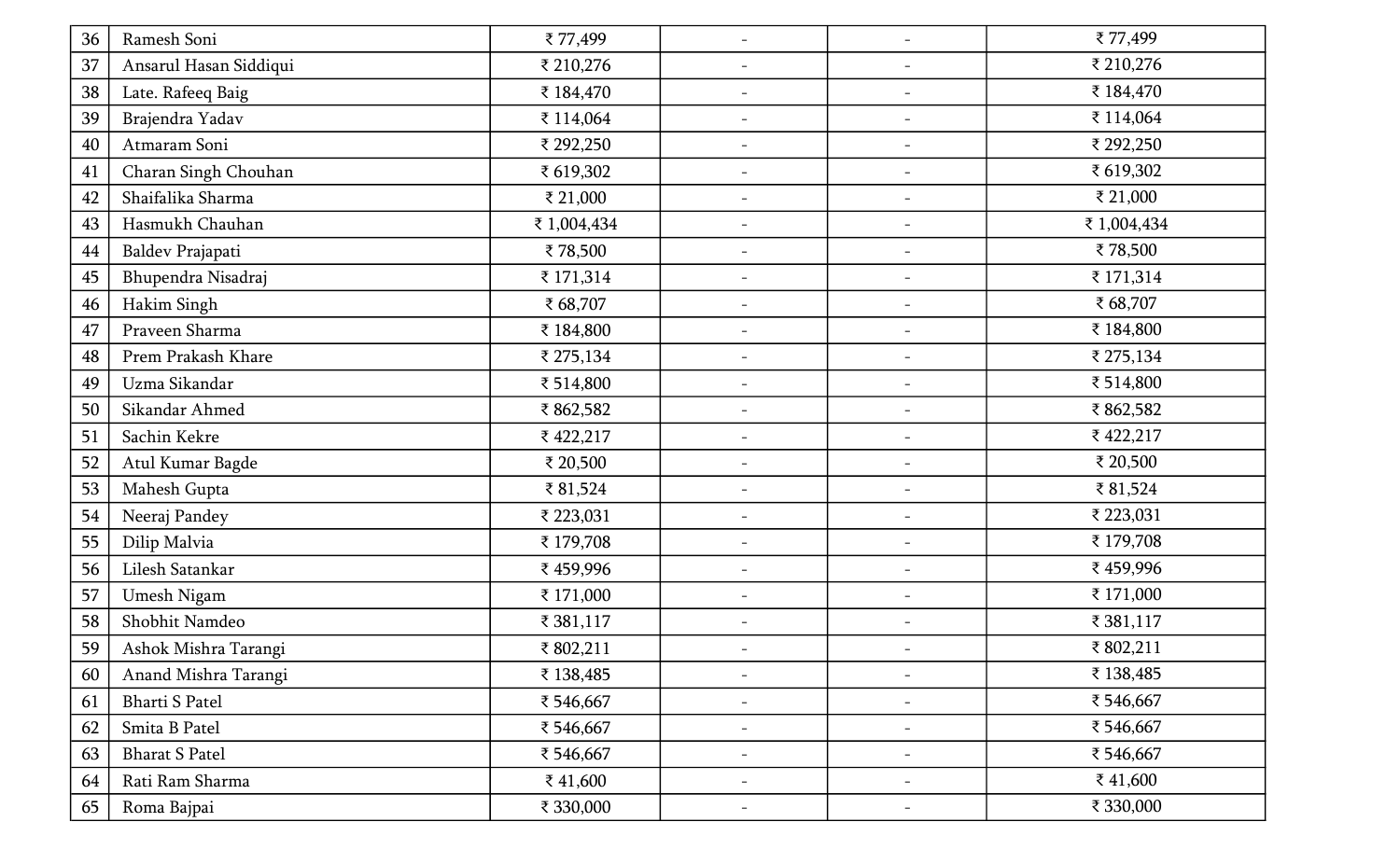| 66 | Arun Kumar Shukla     | ₹ 132,562 | $\overline{\phantom{a}}$ | $\overline{\phantom{a}}$ | ₹ 132,562 |
|----|-----------------------|-----------|--------------------------|--------------------------|-----------|
| 67 | Kartik Bora           | ₹ 200,867 | $\overline{\phantom{a}}$ | $\overline{\phantom{a}}$ | ₹ 200,867 |
| 68 | Rajeev Gupta          | ₹ 184,600 | $\overline{\phantom{a}}$ | $\overline{\phantom{a}}$ | ₹ 184,600 |
| 69 | Meenu Bora            | ₹ 157,200 | $\overline{\phantom{a}}$ | $\overline{\phantom{a}}$ | ₹ 157,200 |
| 70 | Manoj Kumar Litoria   | ₹98,400   | $\overline{\phantom{a}}$ | $\overline{\phantom{a}}$ | ₹98,400   |
| 71 | Vishnu Kaushik        | ₹ 128,000 | $\overline{\phantom{a}}$ | $\overline{\phantom{a}}$ | ₹ 128,000 |
| 72 | Kirti Hajare          | ₹ 39,467  | $\overline{\phantom{a}}$ | $\overline{\phantom{a}}$ | ₹ 39,467  |
| 73 | Sunil Ahirwar         | ₹ 34,667  | $\overline{\phantom{a}}$ | $\overline{\phantom{a}}$ | ₹ 34,667  |
| 74 | Rajendra Tiwari       | ₹ 369,000 | $\overline{\phantom{a}}$ | $\overline{\phantom{a}}$ | ₹ 369,000 |
| 75 | Sumit Tiwari          | ₹ 136,667 | $\overline{\phantom{a}}$ | $\overline{\phantom{a}}$ | ₹ 136,667 |
| 76 | Ram Bhuvan Chaurasiya | ₹ 19,733  | $\overline{\phantom{a}}$ | $\overline{\phantom{a}}$ | ₹ 19,733  |
| 77 | Sanjay Banerjee       | ₹ 100,000 | $\overline{\phantom{a}}$ | $\overline{\phantom{a}}$ | ₹ 100,000 |
| 78 | Sabu Abraham          | ₹ 65,250  | $\overline{\phantom{a}}$ | $\overline{\phantom{a}}$ | ₹ 65,250  |
| 79 | Om Prakash Malviya    | ₹ 149,180 | $\overline{\phantom{a}}$ | $\overline{\phantom{a}}$ | ₹ 149,180 |
| 80 | Sunil Sahu            | ₹ 20,000  | $\overline{\phantom{a}}$ | $\overline{\phantom{a}}$ | ₹ 20,000  |
| 81 | Vinod Ahirwar         | ₹ 28,000  | $\overline{\phantom{a}}$ | $\overline{\phantom{a}}$ | ₹ 28,000  |
| 82 | Tularam Bajpayee      | ₹ 28,000  | $\overline{\phantom{m}}$ | $\overline{\phantom{a}}$ | ₹ 28,000  |
| 83 | Ravi Sahu             | ₹ 20,000  | $\overline{\phantom{a}}$ | $\overline{\phantom{a}}$ | ₹ 20,000  |
| 84 | Chandan Singh         | ₹ 24,000  | $\overline{\phantom{a}}$ | $\overline{\phantom{a}}$ | ₹ 24,000  |
| 85 | Badri Prasad          | ₹ 20,000  | $\overline{\phantom{m}}$ | $\overline{\phantom{a}}$ | ₹ 20,000  |
| 86 | Vishnu Doble          | ₹ 229,090 | $-$                      | $\overline{\phantom{a}}$ | ₹ 229,090 |
| 87 | Pawan Sharma          | ₹ 266,987 | $\overline{\phantom{a}}$ | $\overline{\phantom{a}}$ | ₹ 266,987 |
| 88 | Daya Prasad           | ₹ 223,592 | $\overline{\phantom{a}}$ | $\overline{\phantom{a}}$ | ₹ 223,592 |
| 89 | Aaditya Nair          | ₹ 63,000  |                          |                          | ₹ 63,000  |
| 90 | Deepak Kabulashi      | ₹ 63,000  | $\overline{\phantom{a}}$ | $\overline{\phantom{a}}$ | ₹ 63,000  |
| 91 | Amit Soni             | ₹ 201,600 | $\overline{\phantom{a}}$ | $\overline{\phantom{m}}$ | ₹ 201,600 |
| 92 | Adil Khan             | ₹ 29,161  | $-$                      | $\overline{\phantom{a}}$ | ₹ 29,161  |
| 93 | Syed Arshad Ali       | ₹ 38,323  | $\overline{\phantom{a}}$ | $\overline{\phantom{a}}$ | ₹ 38,323  |
| 94 | <b>Ankit Dubey</b>    | ₹ 25,548  | $\overline{\phantom{0}}$ | $\overline{\phantom{a}}$ | ₹ 25,548  |
| 95 | Sheikh Javid          | ₹ 25,548  | $\overline{\phantom{a}}$ | $\overline{\phantom{a}}$ | ₹ 25,548  |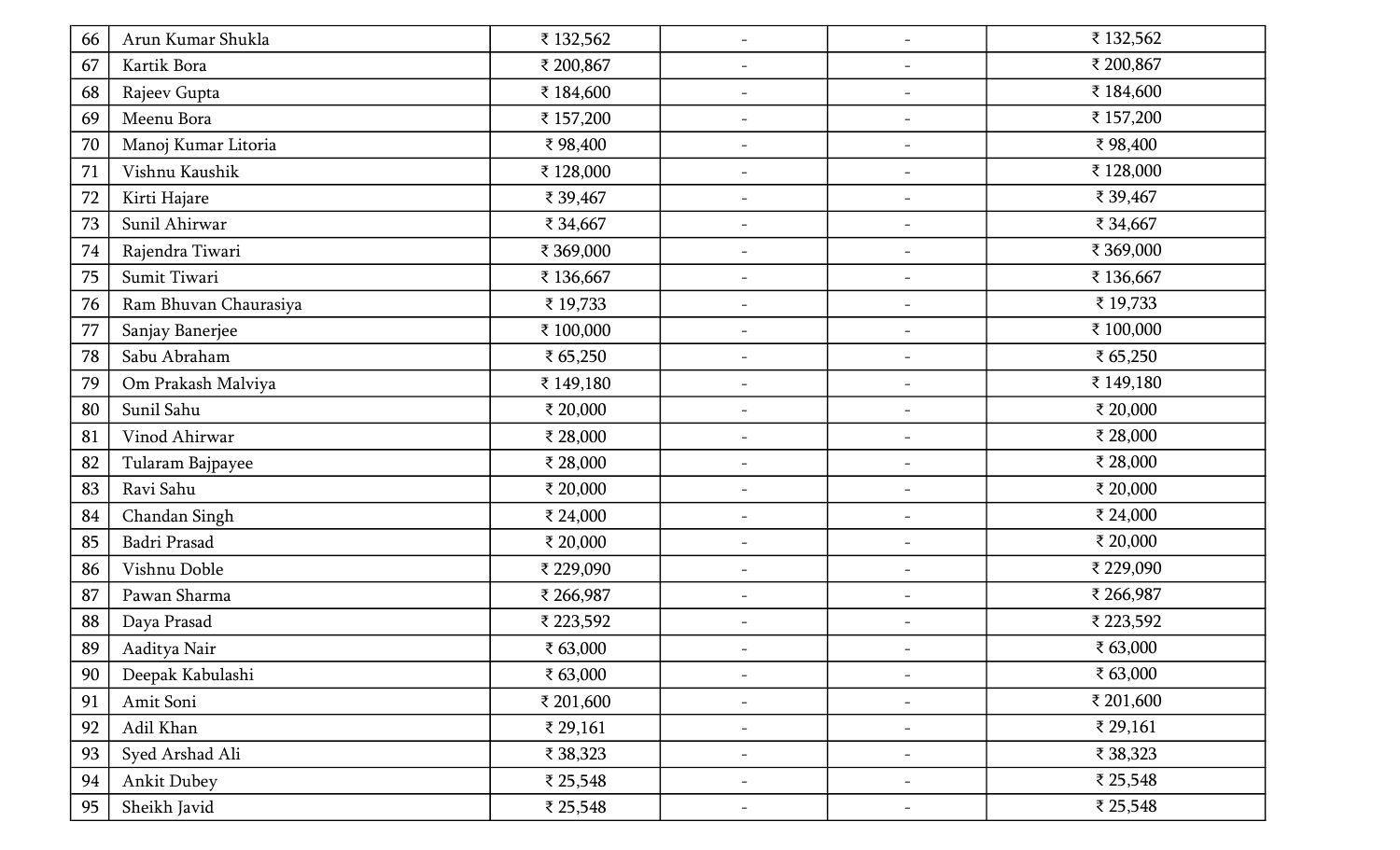| 96  | Kanhaiya Vishwakarma       | ₹ 174,000    |                          | $\overline{\phantom{a}}$ | ₹ 174,000    |
|-----|----------------------------|--------------|--------------------------|--------------------------|--------------|
| 97  | Nitin Ali                  | ₹ 112,000    |                          | $\overline{\phantom{a}}$ | ₹ 112,000    |
| 98  | Vinod Malviya              | ₹ 160,000    | $\overline{\phantom{a}}$ | $\overline{\phantom{a}}$ | ₹ 160,000    |
| 99  | Vijay Vajpayee             | ₹ 135,000    |                          |                          | ₹ 135,000    |
| 100 | Narendra Kumar Kulshrestha | ₹ 231,000    | $\overline{\phantom{a}}$ | $\overline{\phantom{a}}$ | ₹ 231,000    |
| 101 | Manoj Kumar Vardhan        | ₹ 169,615    |                          |                          | ₹ 169,615    |
| 102 | Mukesh Sen                 | ₹ 53,290     | $\overline{\phantom{a}}$ | $\qquad \qquad$          | ₹ 53,290     |
| 103 | Late Heeranand Jagyasi     | ₹ 534,044    |                          |                          | ₹534,044     |
|     | Total                      | ₹ 29,484,119 | $\bar{\mathbf{z}}_0$     | ₹0                       | ₹ 29,484,119 |

#### Note :- All employees and workmens claims are under verification due to :-

1. The claim submitted by Employees and Workmens are not supported by respective authentic documentary proof.

2. In the process of scrutiny of the claims, employees were asked to submit documentary evidence in accordance with regulation 19 of liquidation regulation. Employees have failed to submit important and necessary document for claim verification such as proof of employment/appointment letter, contract of employment, evidence of notice demanding payment of unpaid amount or any other documentary proof available in the corporate office. Employees have refused to submit any documentary proof on the ground that no appointment letter was given to them and no contract was entered into.

3. That, on 22nd January 2020, meeting of first stake holder consultation committee was held, in the meeting liquidator informed that during the process of verification of claims of employees or workman it is observed that in most of claims there is no relevant document submitted by claimants which can substantiate the claim amount. Further same concern was also communicated to all such claimants during verification process. As representative from the said class of creditor Mr. Rohin Homi Gandhi informed that there is no other document available/provided at the time of employment by suspended management of corporate debtor. In view of above discrepancy, liquidator proposed to take entire information/data from suspended management of corporate debtor and it was decided to take entire information/data from suspended management of corporate debtor.

4. That, in reference to above decision various communications were sent to suspended directors for providing employees information related to claims submitted by the employees.

5. Liquidator has also sent a Legal Notice on 12.03.2021, till date we have not received any response/data/documents as required.

6. After all the efforts liquidator has filed an Application with Hon'ble NCLT Indore Bench at Ahmedabad.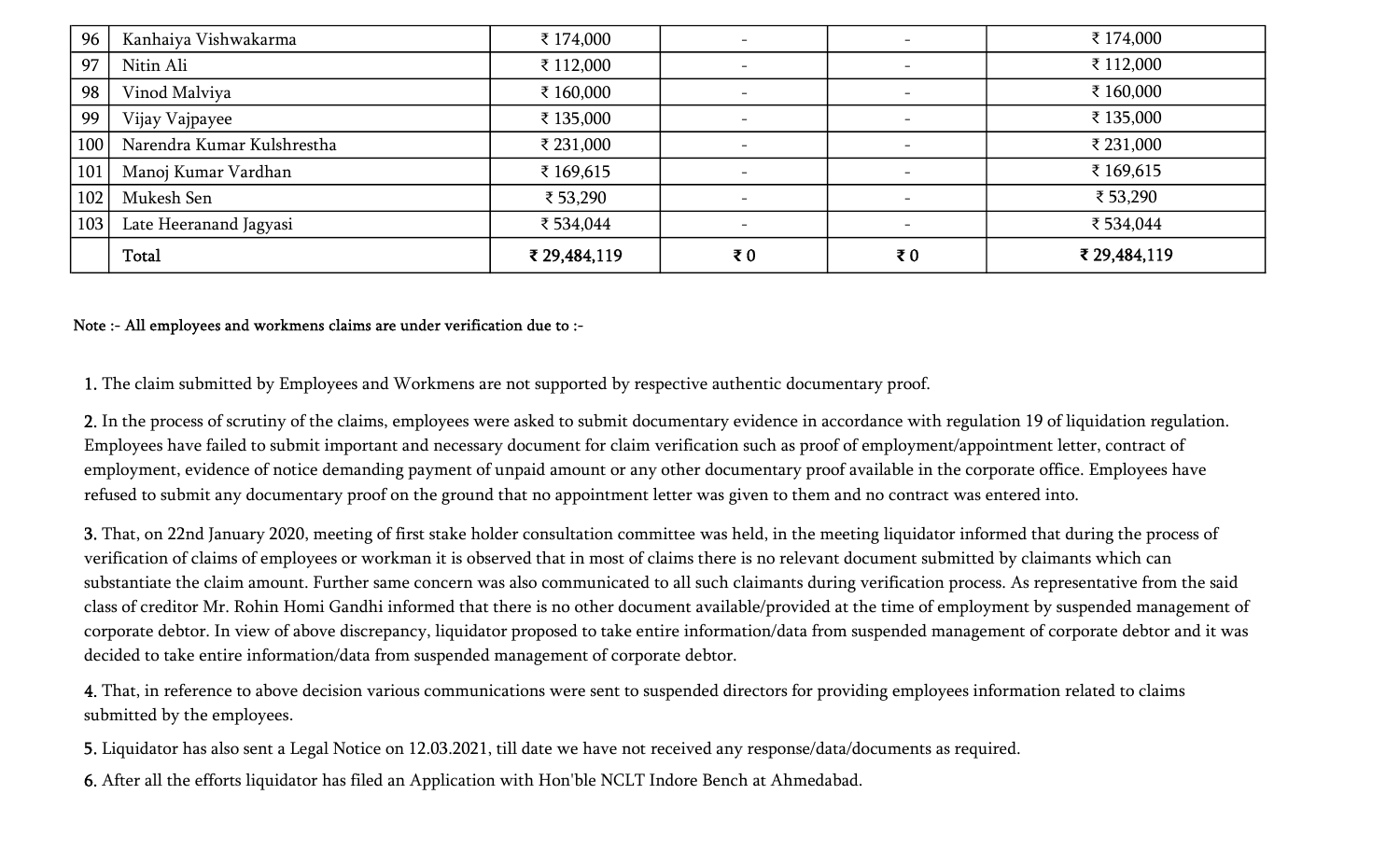7. Above Application was disposed of vide order dated 02.12.2021 with the direction to suspended management to handover all the documents as called by the liquidator within seven days from toady failing which Liquidator may approach the Local Police and Local Police may giave all assistance to the Liquidator.

8. In Compliance of said order liquidator have sent a communication to suspended management to provide the documents within 7 days.

9. Upon failure to receive the documents after the order and our consequnet letter, We have sent the Letter to thana Incharge to Provide Police Assistance in taking records from suspended management.

10. As we have neither received response from suspended management nor police station, we shall proceed further as may be advised by Advocate or by members of Stakeholder Consultation Committee.

| S.<br>No.      | <b>Name of Operational Creditors</b>                          | Claimed      | Admitted       | Rejected  | <b>Verification Ongoing</b> |
|----------------|---------------------------------------------------------------|--------------|----------------|-----------|-----------------------------|
|                | Brajesh Verma (Hospitality & Hygiene Man's<br>System)         | ₹ 336,550    | ₹ 336,550      | ₹ $0$     | $\bar{\tau}$ 0              |
| $\overline{2}$ | Anil Bhargava (ABBA Consultants Pvt. Ltd.)                    | ₹ 55,114,453 | ₹ 55,114,453   | ₹ $0$     | $\bar{\tau}$ 0              |
| $\overline{3}$ | Critique Communication Pvt. Ltd.                              | ₹ 2,238,815  | ₹ 2,200,682    | ₹ 38,133  | $\bar{\tau}$ 0              |
| $\overline{4}$ | Mr. Sunil Bahel (ALU-TECH)                                    | ₹ 691,655    | ₹ 691,655      | ₹ $0$     | $\bar{\tau}$ 0              |
| 5              | B.P. Gautam (M/s Indian Security and Main<br>Power Suppliers) | ₹ 253,512    | $\bar{\tau}$ 0 | ₹ 253,512 | ₹ $0$                       |
| 6              | Tanmay Graphics                                               | ₹937,952     | ₹937,952       | ₹ $0$     | $\bar{\tau}$ 0              |
| $\overline{7}$ | Anita Gupta (Jagtrilok Associates)                            | ₹ 517,576    | ₹ 517,576      | ₹ $0$     | $\bar{\tau}$ 0              |
| 8              | Yogesh Bawne                                                  | ₹ 2,655,625  | ₹ 2,655,625    | ₹ $0$     | $\bar{\tau}$ 0              |
| 9              | Kriti Graphics                                                | ₹ 41,500     | ₹ 41,500       | ₹ $0$     | $\bar{\tau}$ 0              |

#### Category - Other Operational Creditors